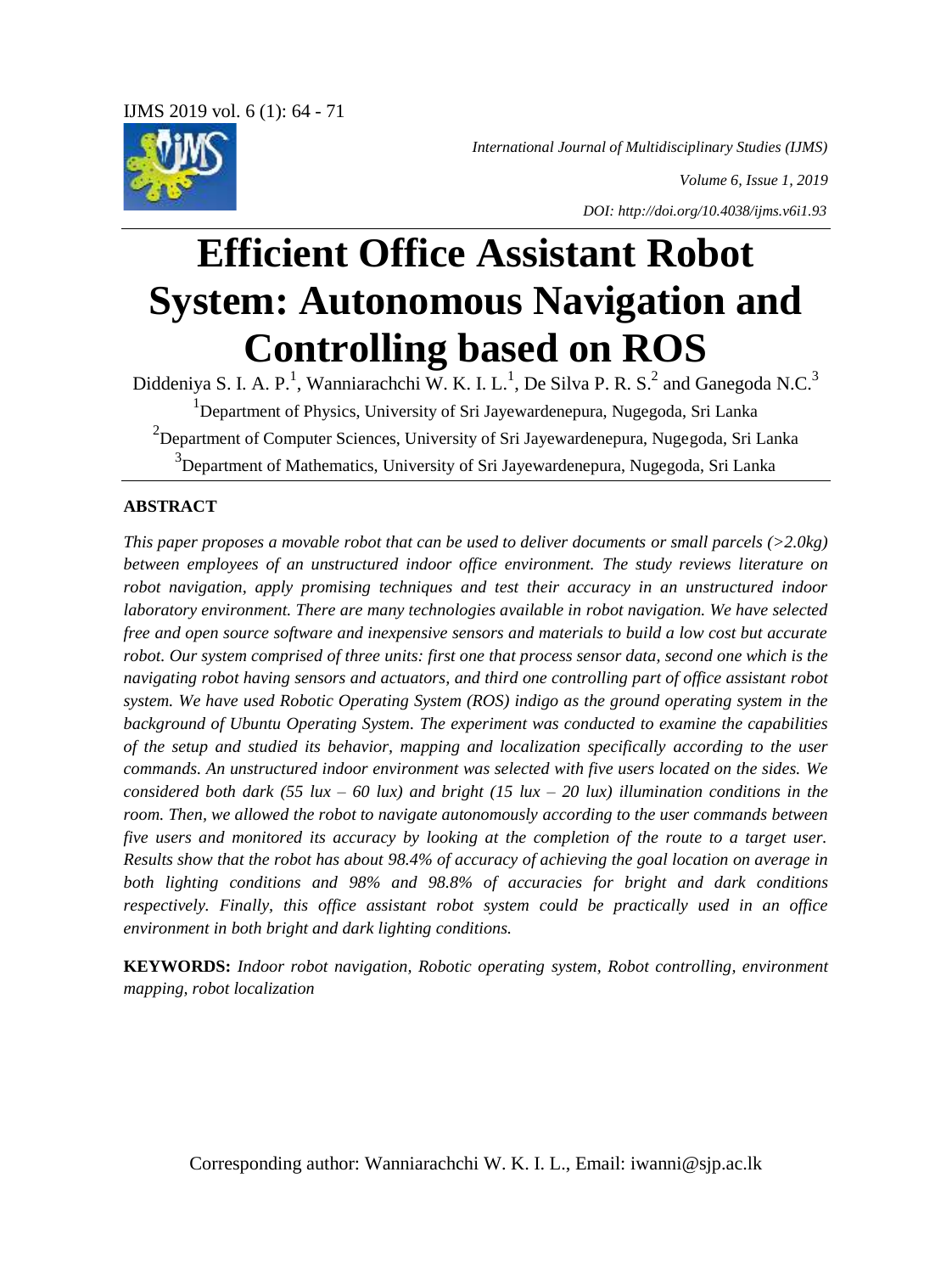# **1 INTRODUCTION**

As robots help people to do their tasks easily, they have become an interesting part in world nowadays. There are several types of robots. Some robot types need to move place to place in order to complete their tasks. Therefore, robot navigation is a very important part of robotics.

Humans could navigate in between known two places autonomously. Here they use their eyes as vision sensors, legs as actuators and brain as the processor. In human autonomous navigation, the environment is captured by human eyes, and human brain identifies the path according to the captured environment data to move to the correct location. A vision based robot autonomous navigation system imitates the human autonomous navigation. In an autonomous navigation system, the robot has a vision sensor work as eyes, movable robot base with controllable actuators that represent legs or wheels and processing unit that acts as the human brain.

In our research work, we implemented a low cost autonomously navigable robot for an indoor office environment. The system could be developed using existing computers and it requires no expensive devices for implementation. It can deliver a document or a small parcel in between two office members autonomously. In this proposed system we used iRobot Create 2 Programmable robot base which is a low cost robot base, Primesense 3D sensor as the vision sensor and a Laptop Computer as the Processing unit of the robot and a Personal Computer as the Centre Location PC.

Another important part of this research is robot controlling system. It is a userfriendly Graphical User Interface (GUI)

program which can be installed on the existing computer regarding each office member. It can be used to move office assistant robot system in between office members using simple commands. Users can deliver a document or a small parcel  $(2kg)$  by controlling the robot using this program.



**Figure 1.** Structure of the Office Assistant Robot System

#### **2 LITERATURE SURVEY**

A robot consists of a base, which occupies actuators such as wheels or machinery legs. Among various commercially available robot bases, Kuboki hexa-base (Hamzeh and Elnagar, 2015), Pioneer 3- DX (Zaman et al., 2011)and iRobot (Diddeniya et al., 2017) are mostly used in robotic research. Safdar Zaman et al have developed a ROS-based Mapping, Localization and Autonomous Navigation system using a Pioneer 3-DX Robot (Zaman et al., 2011). Another research was conducted

using Kobuki by Osama Hamzeh and Ashraf Elnagar (Hamzeh and Elnagar, 2015). However above bases are expensive compared to iRobot Create 2. Hence it has been used in our own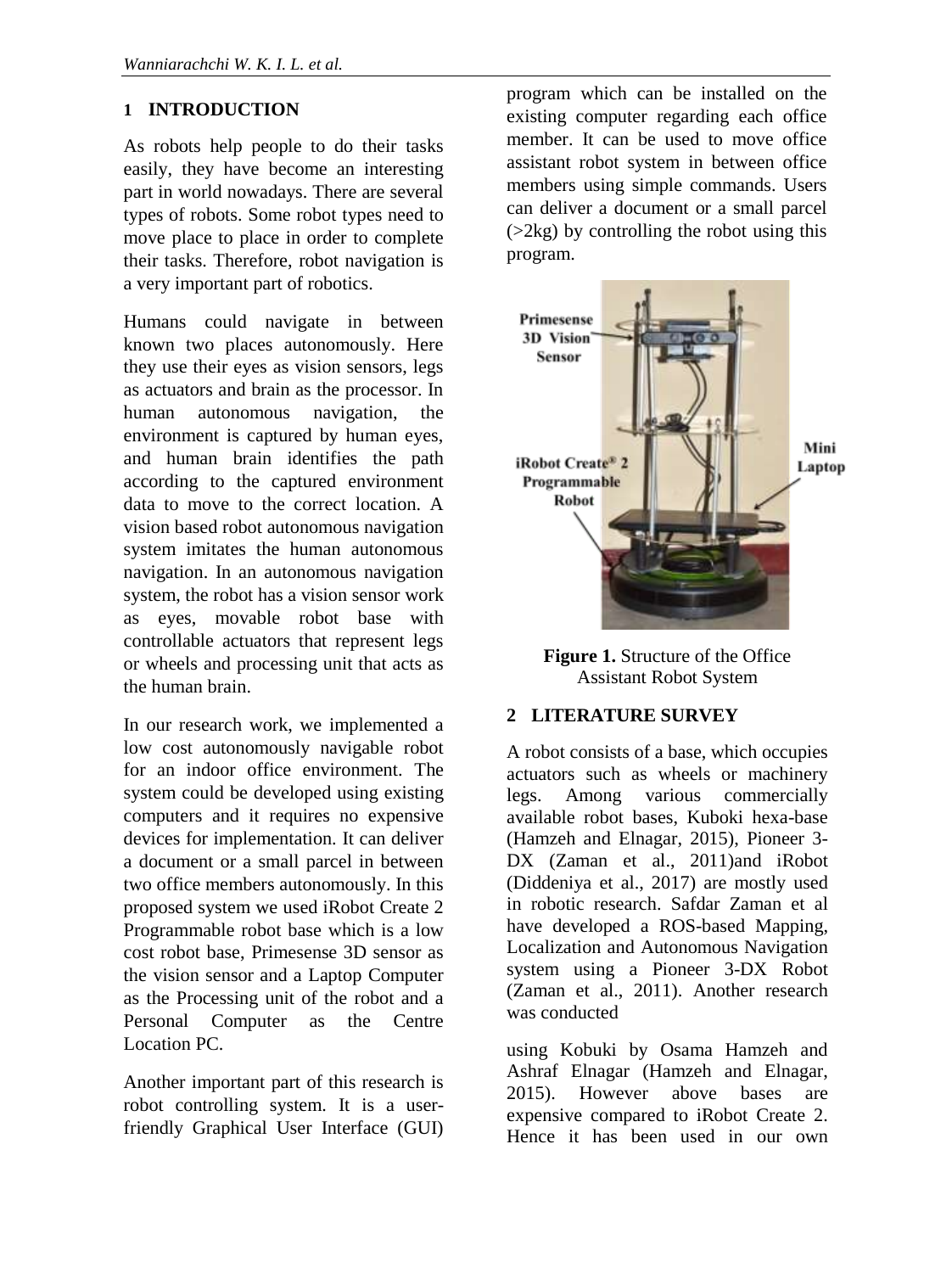previous research. There we have integrated iRobot-Arduino-Kinect Systems to build an Educational Voice and Keyboard Operated Wireless Mobile Robot (Diddeniya et al., 2017).

A movable robot needs sensors to capture the environment in order to navigate in an unknown area. In earlier researches Sonar sensors were used for mapping and navigation (Elfes and Automation, 1987). In their study, Tyrone Sherwin et.al proposes a novel approach of dynamic target localization using a single RF emitter. Through the use of multiple directional antennae, Received Signal Strength (RSS) was compared to determine the most probable direction of the targeted emitter, which is combined with the distance estimates to improve the localization performance (Sherwin et al., 2018).

Vision sensors such as RGB cameras are being used commonly (Zhou et al., 2003) but complex computations were performed for accurate results. Kinect and Primesense are 3D vision sensors that provide RGB-D data in real time. 3D vision sensors have been used for various researches including Non-Contact Human Body Parameter Measurement for virtual dressing room (Adikari et al., 2017) and for Human Computer Interaction System for Impaired People by using Kinect Motion Sensor: for capturing Voice and Gesture in Smart Home system (Rathnayake et al., 2016, Rathnayake et al., 2018). Kinect sensor has many drawbacks such as, heavy weight, large size, and need for additional power supply which affects the mobility of the robot. Further, it is not compatible with *Turtlebot* robotic software package (Diddeniya et al., 2017). In contrast Primesense is light weight, small in size and there is no need for an additional

power supply. Specifically, it is compatible with *Turtlebot* robotic software package.



#### **Figure 2.** Office Assistant Robot System **Overview**

Using the data captured by the sensors, the robot navigates around the area. Localization and mapping are key elements of autonomous robot navigation. There are many algorithms built for above purposes. Artificial Neural Network (ANN) is one of these algorithms. Diogo Santos Ortiz Correa et al studied Mobile Robots Navigation in Indoor Environments Using Kinect Sensor (Zhang, 2012). The system is composed by two parts. The first part is a reactive navigation system in which a mobile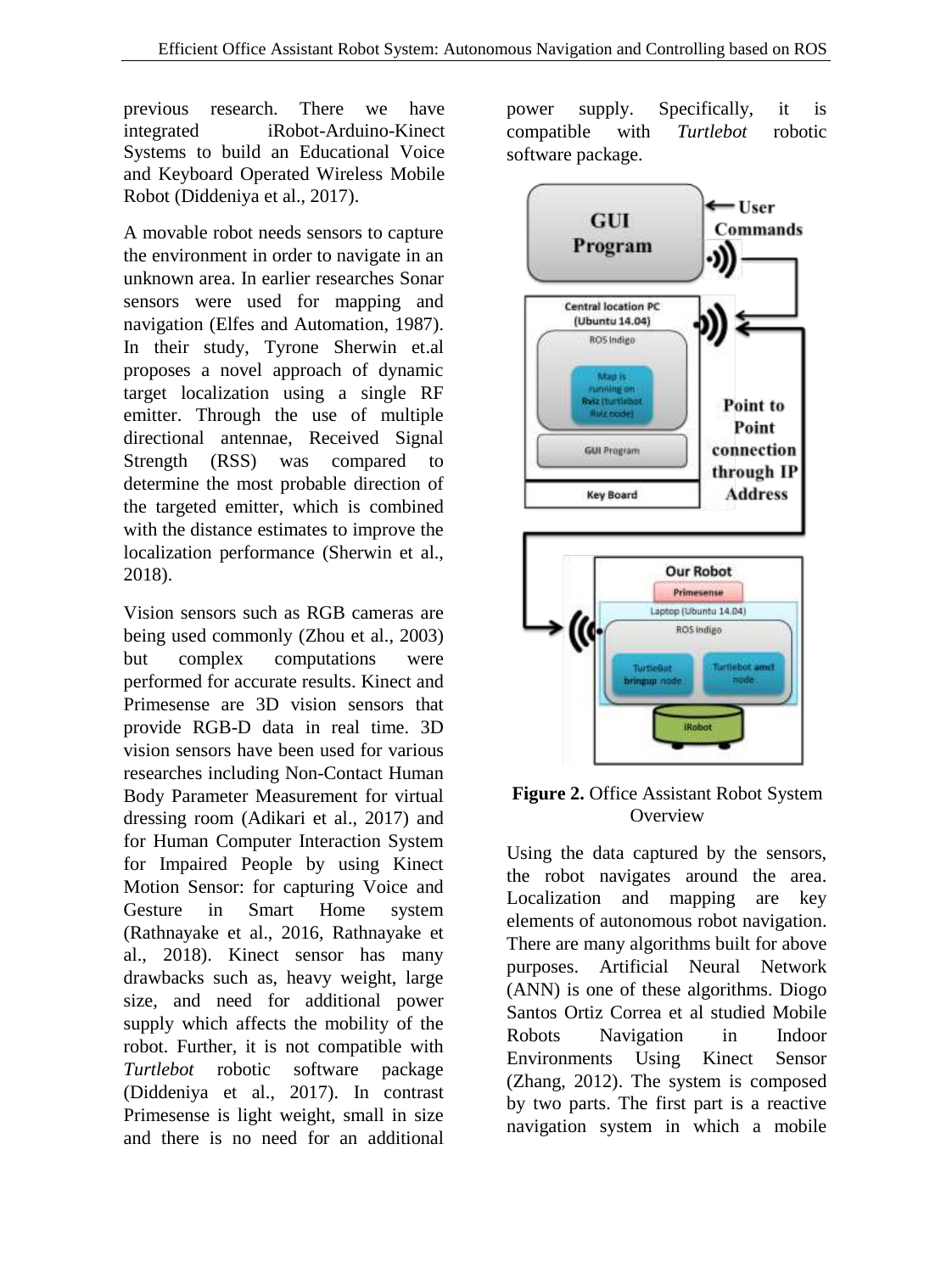robot moves avoiding obstacles in environment, using the distance sensor Kinect. The second part of this system uses an ANN to recognize different configurations of the environment, for example, path ahead, left path, right path and intersections. This is a finite state machine which has limited capabilities in navigation (Correa et al., 2012).

Simultaneous Localization and Mapping (SLAM) algorithm (Whyte and Magazine, 2006) is widely used in current robotic navigation (An et al., 2016, Gao et al., 2017).



**Figure 3.** The generated local map of the unstructured room used for testing

Robotic Operating System (ROS) is designed for smooth building of robots. It is open source software package that works on top of Linux based Operating Systems. There are many researches carried out on ROS, making it a stable and robust system in various environments. Qunshan Xu et al. Designed and Implemented a ROS based Autonomous Navigation System for wheeled mobile robots (Xu et al., 2015).

A ROS-Based Indoor Autonomous Exploration and Navigation Wheelchair were built by Zhengang Li et al. The host computer program is based on the ROS, an extensible Arduino microcontroller is used to control wheelchair motors. The wheelchair adopts two-wheel differential control structure. The depth point cloud from RGB-D camera is cast to laser data and then used for map building and obstacle detection of *Gmapping* algorithm. The position and orientation of wheelchair are estimated by Adaptive Monte Carlo Localization (AMCL) algorithm (Li et al., 2017).



**Figure 4.** The real time global map of the unstructured room utilized for testing

# **3 METHODOLOGY**

The structure of the robot shown in figure 1 was built using iRobot Create 2, Primesense 3D sensor and an Asus mini Laptop and a desktop computer was used as the Centre

Location PC as illustrated in figure 2. Our development environment was chosen as Ubuntu 14.04. We have installed ROS (Robotic Operating System) indigo on top of the OS. *Turtlebot* which is an existing package for ROS was selected as the robot kit. Among its numerous functionalities we made the use of *bring*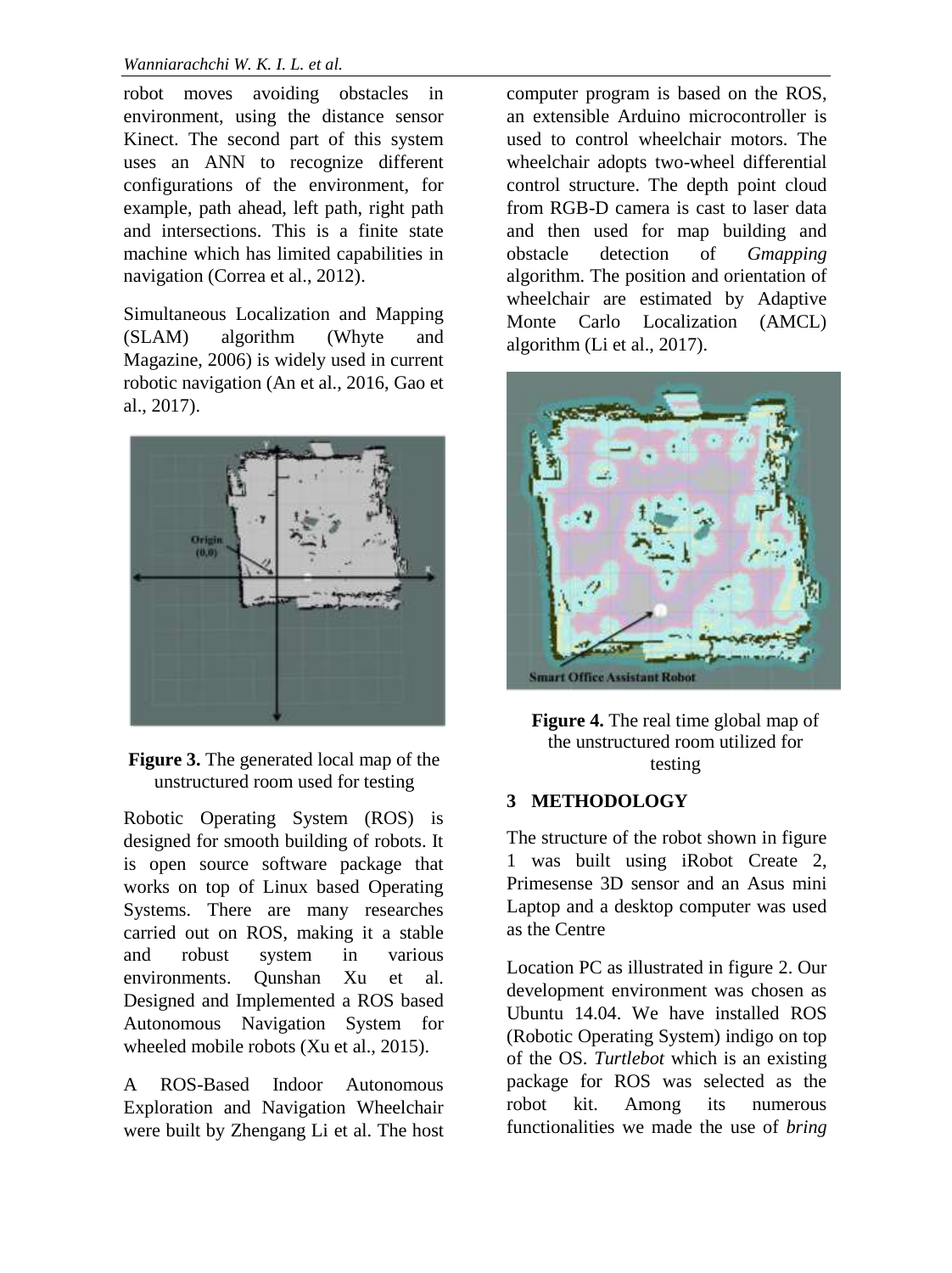*up*, *gmapping*, *keyboard teleop*, *Rviz view*, and *amcl* nodes in our study. Our experiment was conducted in an unstructured room. As in human navigation, the robot has to aware of the working environment in order to avoid collisions and to know available paths in the room. For that purpose, Robot uses a map to navigate autonomously in the environment. However, it should be first fed into the robot by humans. Following inbuilt functions of Turtlebot were used for the mapping.

# **Building a map of unstructured room**

First, *bring up*, *gmapping*, *keyboard teleop* and *Rviz view* nodes were used to generate the map of the environment on the Centre location PC, using the environment data (RGB-D images) captured by the vision sensor mounted on the robot. While the generation of the map, the robot was controlled manually to cover the whole area of the room. The map is built on the XY Cartesian plain as shown in figure 2. To build the environment map, SLAM algorithm is used inside of *gmapping* node.

# **SLAM**

SLAM is a process. A mobile robot can build a map of an environment and at the same time use this map to deduce its location using the SLAM. Both the trajectory of the platform and the location of all landmarks are estimated online without the need for any a priori knowledge of location in SLAM algorithm (Whyte and Magazine, 2006).

#### **Autonomous navigation of robot**

Then, *bring up*, *amcl*, and *Rviz view* nodes and the generated map were used for autonomous navigation. To initialize the robot navigation, user has to initiate a pose estimation which enables the robot to know its position on the map.

The built map is further required for localization of the autonomously navigable robot system. In the *amcl* node, Adaptive Monte Carlo Localization (AMCL) approach is used for localization (Hiemstra and Nederveen, 2007) and *Move\_Base* package is used for navigation task (Chen et al., 2018).

# **AMCL**

AMCL is a probabilistic localization method for a robot moving in 2 Dimensional environments. It implements the adaptive Monte Carlo localization (or KLD-sampling) approach, which uses a particle filter to track the pose of a robot alongside a known map.

*amcl* takes in a 3D vision-based map, 3D vision scans, and transform messages, and outputs pose estimates. On *startup*, *amcl* initializes its particle filter in accordance to the parameters given. If no parameters are set, the initial filter state will be a moderately sized particle cloud centred about the origin (0, 0), by default (Ioakeimidis, 2018).

# **Move\_Base**

The *move\_base* node has a ROS interface for configuring, executing, and interacting with the navigation stack on a robot. Given a goal in the world, the *move\_base* package provides an implementation of an action that, will attempt to reach it with a mobile base. The *move\_base* node links a global and local planner together to accomplish its global navigation task. It supports any global planner and any local planner adhering to the *nav\_core::BaseGlobalPlanner* interface and *nav\_core::BaseLocalPlanner* interface specified in the *nav\_core*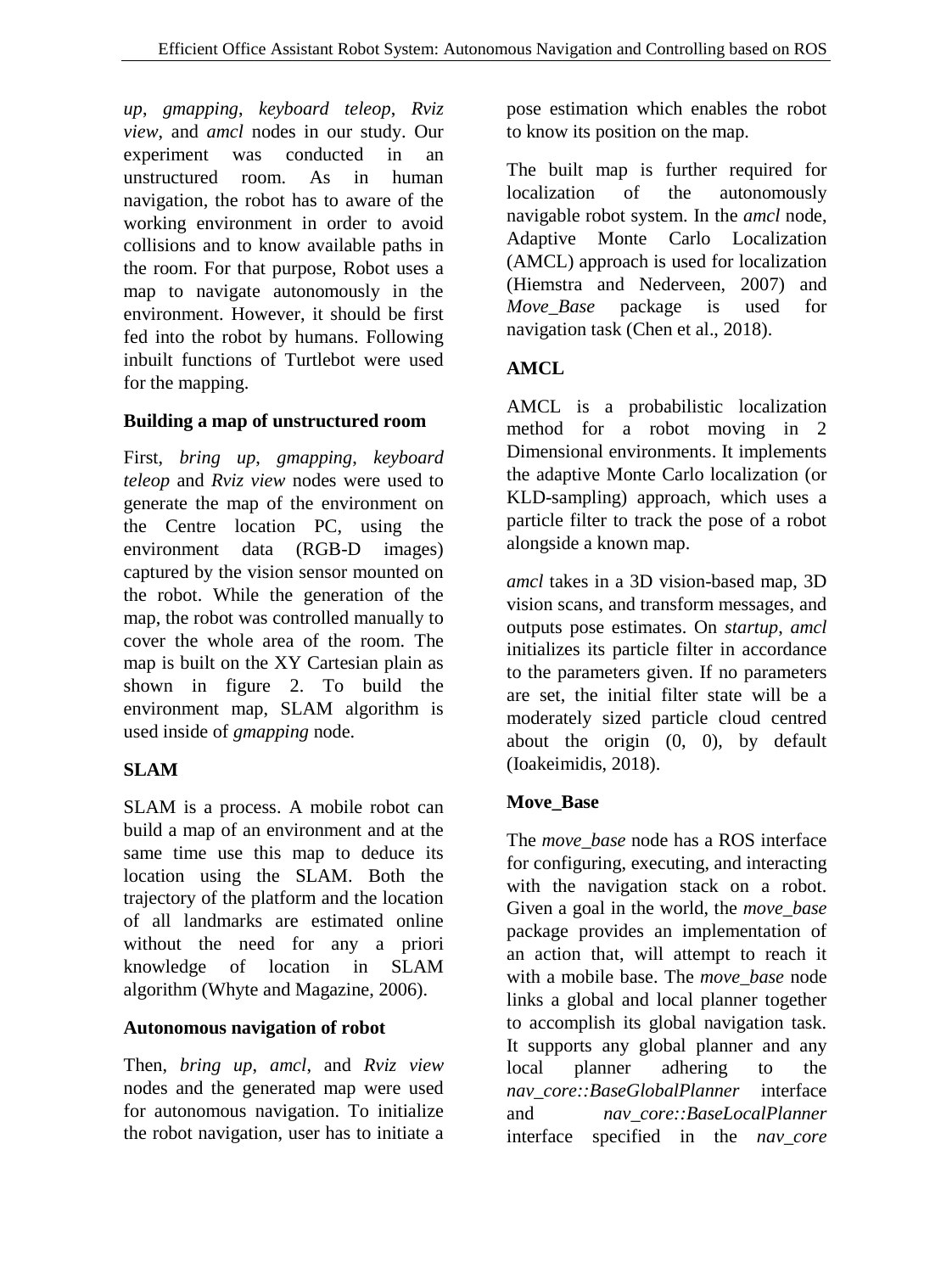package respectively. The *move\_base* node also maintains two cost maps each for the global planner, and the local planner that are used to achieve navigation tasks (Ioakeimidis, 2018).

#### **TABLE 1.** Predefined Coordinates of user locations

| No:           | <b>Users</b> | <b>Coordinate</b><br>$({\bf X})$ | Coordinate<br><b>(Y)</b> |
|---------------|--------------|----------------------------------|--------------------------|
|               | User 1       | 2.24                             | 0.447                    |
| 2             | User 2       | $-0.837$                         | 2.96                     |
| $\mathcal{R}$ | User 3       | $-0.495$                         | 1.29                     |
|               | User 4       | 3.06                             | 2.1                      |
|               | User 5       | 0.616                            | 3.54                     |

Further, the user has to provide a goal location using keyboard. Location is provided through a pre-assigned coordinates of user positions on map. Our robot calculates the minimum route to the goal location using map that was generated earlier. Then robot navigates to the given location. While its traverse, the robot updates the map itself according to SLAM algorithm. An illustration is shown in figure 3. As a result, the path gets updated.

# **Experiment**

We tested the accuracy of the robot in bright (55 lux – 60 lux) and dark (15 lux – 20 lux) lighting conditions. System was tested using five users located to the sides of the unstructured room of dimension  $5.7m \times 5.6m \times 3.3m$  And named each user 1 to 5 and assigned coordinates on map. We created a Graphical User Interface (GUI) which is shown in the figure 5. It was built using RESTful API and Python programming language. It is installable in existing computers of users. When a user provides a name by typing, the pre-assigned coordinate (table 1) is passed to *Rviz view* node in Centre location PC. *Rviz view* node then sets the goal location and sends the minimal path

to the robot. Robot then follows the path and reaches the goal



## **Figure 5.** Graphical User Interface program for robot controlling

location. We monitored the success rate of completion of this process for each user by conducting the experiment randomly for 100 times per user in each lighting condition.

# **4 RESULTS & DISCUSSION**

The experimental result shows more than 98% accuracy of achieving goal on average according to the user commands. It gives accuracy of 100% for three of the selected users in both dark and bright illumination conditions. It could be seen that 98.8% of accuracy in dark room, and the robot has lost its way only once among a total of 500 rounds of navigation. Further, it has completed goals in 490 times out of 500 total rounds in bright lighting condition that equals to 98% accuracy. Results are shown in the figure 6. It should be noted that the robot uses IR image to measure the distance to objects in the environment. This feature is included in Primesense.

#### **5 CONCLUSIONS & FURTHER WORK**

Localization and mapping are the two main features of a movable robot. In order to navigate safely for a target location,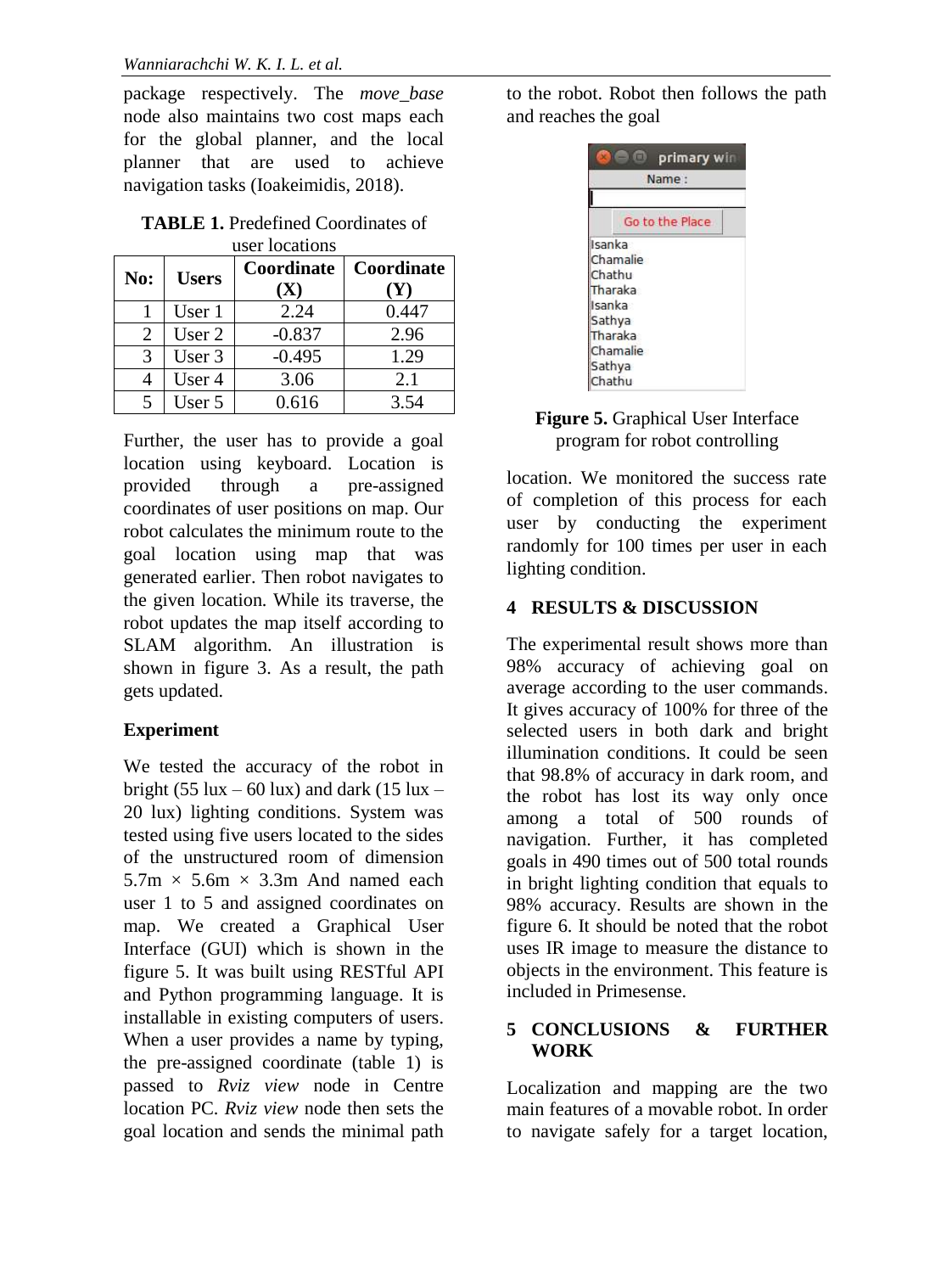avoiding obstacles in an unstructured environment according to the user commands is a challenging task. We have built an office assistant robot system having three units that communicate wirelessly. A separate processing unit, a movable robot structure and robot controlling unit were used in advance. We trained our system in an unstructured indoor environment and tested its accuracy in bright and dark illumination conditions. The experiment results prove that the system we have implemented has high accuracy and it can be successfully used in an unstructured room and that the robot will help to make people's tasks easier. Further, the results indicate that the accuracy is independent of the lighting condition of the environment, because the robot capture environment using IR camera.





The developed robot system will be further improved in the near future to be navigated according to voice commands made through the mobile phone.

#### **REFERENCES**

Adikari, A.M.S.B., Ganegoda, N.G.C. and Wanniarachchi, W.K.I.L., 2017. Noncontact human body parameter measurement based on kinect sensor. *IOSR Journal of Computer Engineering*, *19*(3), pp.80-85..

An, Z., Hao, L., Liu, Y. and Dai, L., 2016. Development of Mobile Robot SLAM Based on ROS. *International Journal of Mechanical Engineering and Robotics Research*, *5*(1), pp.47-51.

Chen, L., Wang, S., Hu, H., Gu, D. and Dukes, I., 2008. Voice-directed autonomous navigation of a smartwheelchair. In *Smart Wheelchairs and Brain-Computer Interfaces* (pp. 405-424). Academic Press.

Correa, D.S.O., Sciotti, D.F., Prado, M.G., Sales, D.O., Wolf, D.F. and Osorio, F.S., 2012, May. Mobile robots navigation in indoor environments using kinect sensor. In *2012 Second Brazilian Conference on Critical Embedded Systems* (pp. 36-41). IEEE.

Diddeniya, S.I.A.P., Rathnayake, K.A.S.V., Gunasinghe, H.N. and Wanniarachchi, W.K.I.L., 2017. Integrating irobot-arduino-kinect systems: An educational voice and keyboard operated wireless mobile robot. *International Journal of Scientific Engineering and Technology*, *6*(6), pp.188-192.

Elfes, A., 1987. Sonar-based real-world mapping and navigation. *IEEE Journal on Robotics and Automation*, *3*(3), pp.249- 265.

Gao, R., Zhang, L. and Zhang, S., 2017, September. Research on Mobile Robot SLAM Based on Laser Range Finder. In *The 7th International Conference on Computer Engineering and*